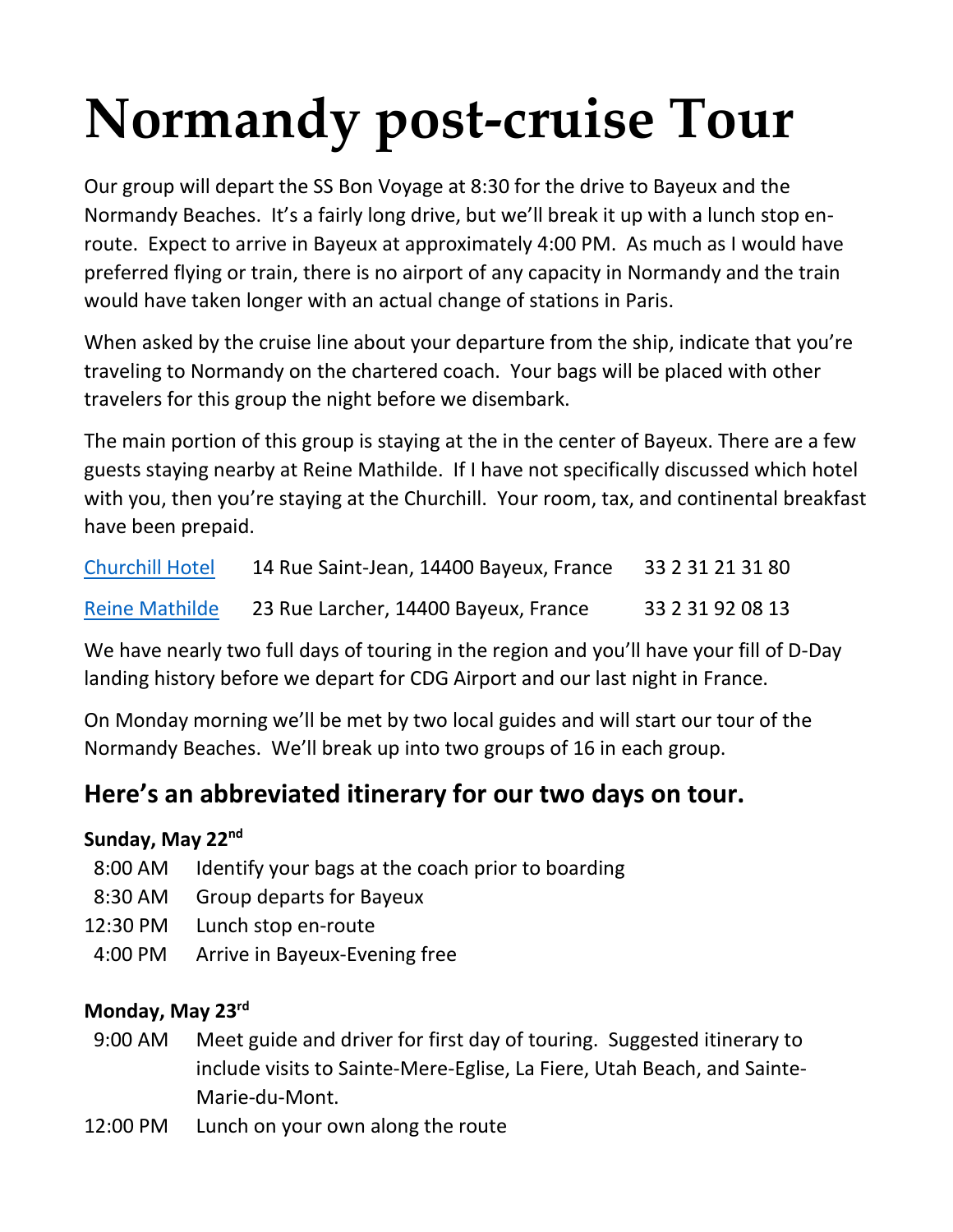## 5:00 PM Return to the hotel

7:00 PM Group dinner at La Taverne des Ducs\*

\*Since we'll be on the road to CDG on our last day, it made sense that we have our farewell dinner at a local restaurant in Normandy. The 3-course menu will be local specialties. I'm steering clear of interior organs or odd delicacies.

#### **Tuesday, May 24th**

- 8:30 AM Check out of the hotel prior to starting the day's touring. Arrangements will be made to store baggage at the hotel. 9:00 AM Our day begins with visits to Pointe du Hoc, Omaha Beach, and the
- American Military Cemetery at Colleville-sur-Mer
- 12:00 PM Break for lunch on your own
- 3:00 PM Return to hotel to load coach for the drive to CDG Airport
- 5:30 PM Arrive at Hyatt Regency CDG for overnight.

The [Hyatt Regency](https://www.hyatt.com/en-US/hotel/france/hyatt-regency-paris-charles-de-gaulle/paris) CDG Airport will be our last night in France. Your room, tax, and continental breakfast have been prepaid. The Apollo Restaurant serves dinner on site until 10:00 PM.

### **Wednesday, May 25th**

Departing flights throughout the day. The hotel operates a complimentary shuttle to CDG. The Hyatt operates a shuttle to Terminal 2 TGV Station every 30 minutes from 6:15 AM to 10:15 AM and from 5:15 PM to 9:15 PM. If you need a ride outside these times, the front desk will arrange a shuttle provided you are a World of Hyatt member.

 Airlines are suggesting 3-4 hours advance check in, mostly due to the testing requirements to reenter the USA. To avoid possible surprises and to navigate what could be long lines, it might be prudent to adhere to this guideline. If mandatory testing is suspended, those check in times will be eased. Your airline is the best source of information on this topic.

### **Baggage**

I've addressed this in the cruise letter, but it bears repeating. Please limit your baggage to one large and one small bag. Consider that you'll be able to launder clothing on board. Many European coach companies don't have storage for the sheer volume of bags that Americans take on tour. Also keep in mind that most European hotels have postage-stamp sized rooms that will get much smaller once you wheel your bags in.